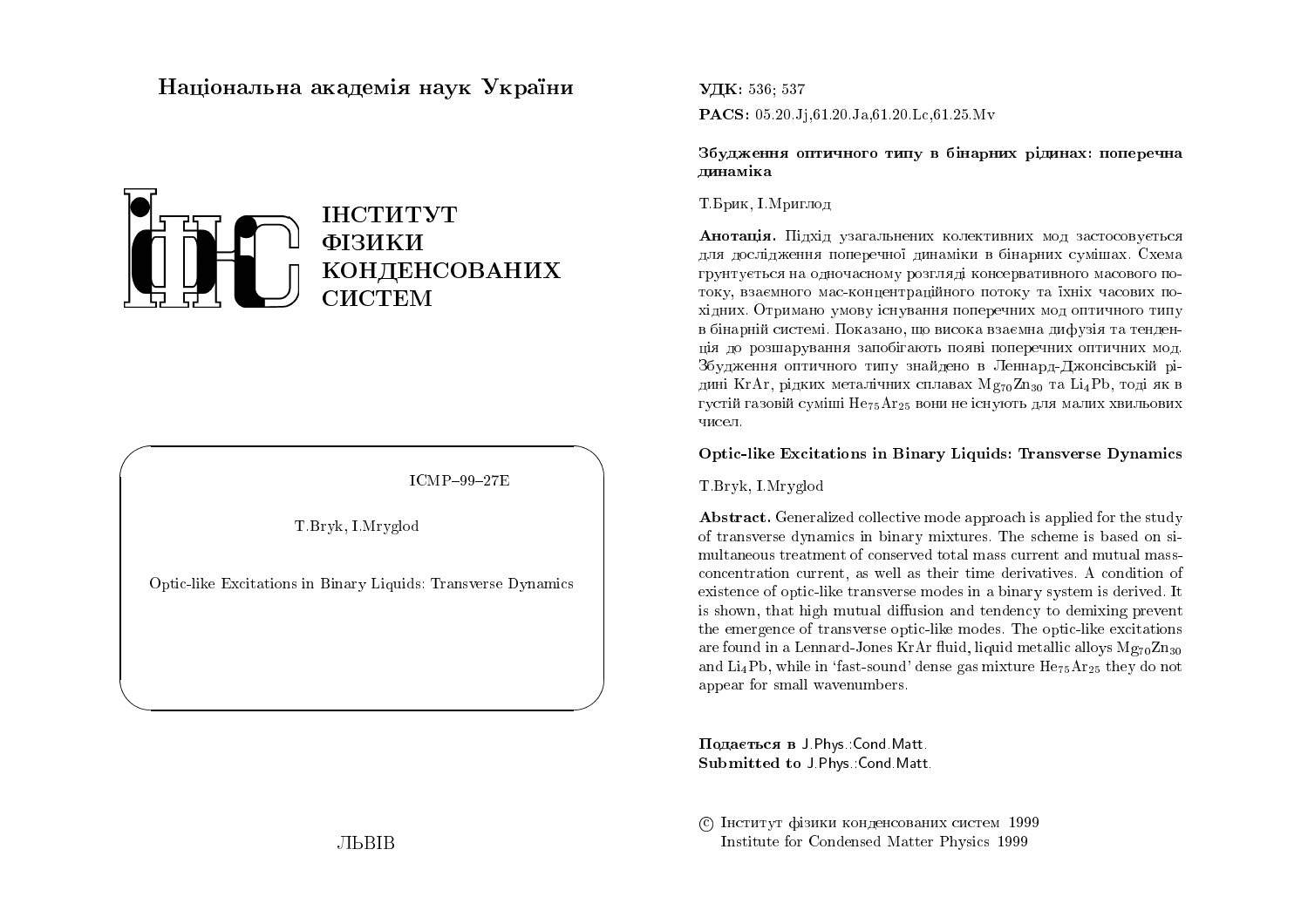Collective excitations in binary liquids were the subject of active research during last five years (see, e.g.,  $[1-5]$ ). However, there is still no clear understanding of mechanisms responsible for spectra formation beyond the hydrodynamic region. Two branches (low- and high-frequency) of collective excitations have been found to contribute to the longitudinal dynamics of binary systems with disparate masses, but their origin is not finally established.

In the hydrodynamic limit  $(\mathbf{k} \to 0, \omega \to 0$  with **k** and  $\omega$  being wavevector and frequency, respectively) the collective mode spectrum can be studied analytically [6,7]. For transverse dynamics of liquids there exists only one conserved variable (the density of the total current  $\hat{J}_t(k,t)$ , and in the hydrodynamic limit the corresponding time correlation function  $F_{tt}(k, t)$  has the well-known single-exponential form [6,7]  $(F_{tt}(k,t) \simeq k_B T \rho \exp{-\eta k^2 t/\rho}$ , where  $\rho = M/V$  and  $\eta$  are a mass density and shear viscosity, respectively). This result is valid within the precision of zeroth frequency moment and can be applied in longlength limit for simple fluids as well as their mixtures. Hence, in this limit a binary liquid is treated as an effective 'averaged' one-component fluid and all the specific features due to difference in species are then neglected.

Beyond the hydrodynamic region short-time kinetic processes become important, and in the case of transverse dynamics the shear waves emerge in fluid-like systems [6–8]. Shear waves are, in fact, kinetic modes [8,9] supported by liquid in the region of intermediate wave numbers  $k$ , where elastic-like behaviour is dominant over viscous one. Shear waves exist in both pure liquids and their mixtures. Since the 70's, there were several reports about the optic-like excitations in ionic binary liquids (see, e.g., [10]). In particular, it was found for LiF, that the theoretical results for spectrum of optic excitations in the liquid state correlate well with direct observations of polariton emission in the hot solid [10]. However, a general opinion was that optic modes are very specific feature of ionic liquids only.

The goal of this study is to investigate the origin of high-frequency branches in spectra of transverse collective modes in binary liquids and to focus on the role of mass-concentration fluctuations, which cause a dissimilarity in comparison with a pure fluid. Transverse dynamics is much easily to investigate than the longitudinal one because of absence of coupling with energy fluctuations. Nevertheless, it is expected, that the results of this study could be very useful for understanding the key features of longitudinal dynamics as well. We report in this paper the spectra of collective transverse excitations obtained for a Lennard-Jones 'ordinary' KrAr liquid (at  $T = 116$ K,  $n = 0.0182$ Å<sup>-3</sup>), a Lennard-Jones 'fast-sound'

mixture He<sub>75</sub>Ar<sub>25</sub> (at T = 160K,  $n = 0.013\text{\AA}^{-3}$ ) [11], another classical 'fast-sound' liquid Li<sub>4</sub>Pb (at  $T = 1085K$ ,  $n = 0.04558\text{\AA}^{-3}$ ) [12] and a glassforming metallic alloy  $Mg_{70}Zn_{30}$  (at  $T = 833K$ ,  $n = 0.0435\text{\AA}^{-3}$ ). Interatomic potentials for Li<sub>4</sub>Pb and  $Mg_{70}Zn_{30}$  were taken from [12] and [13], respectively. The spectra were obtained within the high-mode approximations of the parameter-free method of generalized collective modes  $(GCM)$  [14,8,15].

We define two dynamic variables  $\hat{J}_t(k)$  and  $\hat{J}_x(k)$ ,

$$
\hat{J}_t(k) = \hat{J}_a(k) + \hat{J}_b(k), \ \hat{J}_x(k) = x_b \hat{J}_a(k) - x_a \hat{J}_b(k), \tag{1}
$$

as the linear combinations of partial current operators

$$
\hat{J}_g(k) = \frac{1}{\sqrt{N}} \sum_{i=1}^{N_g} m_g v_{gi}^t \exp(i \mathbf{k} \mathbf{r}_{gi} t), \quad g = a, b,
$$
 (2)

where  $\mathbf{r}_{ai}$  and  $v_{ai}^t$  denote a position and a transverse component of velocity of the *i*th particle for the *g*th species, respectively, and  $x_a = m_a N_a / M$ and  $x_b = m_b N_b / M$  are the mass-concentrations of particles in the species,  $M = m_a N_a + m_b N_b = \bar{m} N$ .

The mass-concentration current  $\hat{J}_r(k)$  is a complementary variable to the total current operator  $\hat{J}_t(k)$  and describes the process orthogonal in the sense of thermodynamic fluctuation theory to those connected with the total current  $\hat{J}_t(k)$ , so that  $F_{xt}(k,0) = F_{tx}(k,0) = 0$ . It is seen from (1) and (2), that at  $k = 0$  the dynamical variable  $\hat{J}_x(k)$  describes opposite motion of particles of different species. Also, the mutual diffusion coefficient  $D_{ab}$  (see, e.g., [16]) is directly related to the function  $F_{xx}(k,t)$ at  $k=0$ 

$$
D_{ab} = \frac{1}{\bar{m} S_{xx}(0)} \int_0^\infty F_{xx}(0, t) \, dt,\tag{3}
$$

where  $S_{xx}(0)$  is the value of the 'mass concentration-mass concentration' static structure factor  $S_{xx}(k)$  [17] at  $k = 0$ . Another important point is that in ionic liquids with  $Q_a N_a + Q_b N_b = 0$ , where  $Q_a$  denotes the charge of particles in the gth species, the transverse charge current density  $\hat{J}_{\Omega}^{t}(k) = Q_a \hat{J}_a(k)/m_a + Q_b \hat{J}_b(k)/m_b$  is just proportional to the mass-concentration current  $\hat{J}_x(k)$ ,

$$
\hat{J}_Q^t(k) \equiv \{Q_a/(2m_a) - Q_b/(2m_b)\}\,\hat{J}_x(k). \tag{4}
$$

Two dynamical variables (1) are used to generate a basis set  $\mathbf{A}^{(8)}(k)$ of eight operators for calculation of transverse collective mode spectra  $[8,15]$ 

$$
\mathbf{A}^{(8)}(k) = \left\{ \mathbf{A}_0, i\hat{L}\mathbf{A}_0, (i\hat{L})^2 \mathbf{A}_0, (i\hat{L})^3 \mathbf{A}_0 \right\},\tag{5}
$$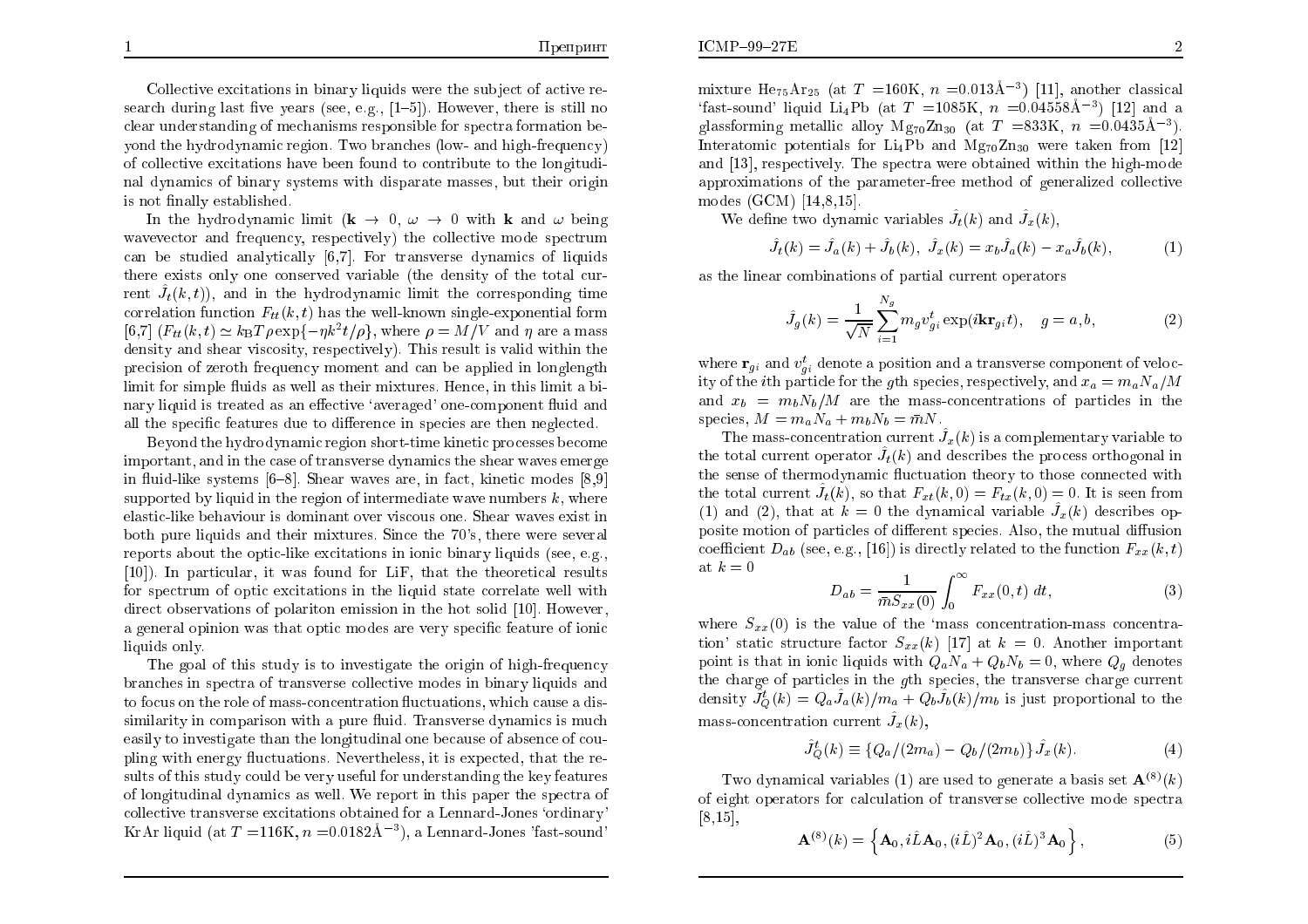where  $i\hat{L}$  is a Liouville operator and  $\mathbf{A}_0 = \mathbf{A}_0(k) = \{\hat{J}_t(k), \hat{J}_x(k)\}\$ . The basis  $\mathbf{A}^{(8)}$  contains three first time derivatives of dynamical variables (1) to take into account short-time effects in the transverse dynamics.

In Figures 1 and 2 the imaginary parts of eigenvalues (shown by crosses) represent dispersion of propagating transverse modes in KrAr,  $He_{75}Ar_{25}$ ,  $Mg_{70}Zn_{30}$  and  $Li_4Pb$ , respectively. The spectra of collective modes were obtained from the  $8 \times 8$  secular equation derived from generalized Langevin equation in Markovian approximation (see  $[8,3,15]$ ). All the matrix elements of this equation were evaluated directly in molecular dynamics simulations. In general, four branches of propagating excitations are obtained. In fact, all these modes are kinetic ones, because they cannot be found within standard hydrodynamic treatment. Two highest branches  $z_3(k)$  and  $z_4(k)$  are overdamped (the real parts of these eigenvalues are large). Therefore we are mainly interested in behaviour of two lower branches  $z_1(k)$  and  $z_2(k)$  with comparable damping coefficients for  $k \geq 1\text{\AA}^{-1}$ . In agreement with hydrodynamic theory, the general feature of the lowest branch  $z_1(k)$  is the existence of propagating gap at small k-values  $(k < k<sub>H</sub>)$ . The width of propagation gap for the transverse sound waves  $k_{\mu}$  gives the quasihydrodynamic k-range, where viscous behaviour of a liquid is dominant over elastic one. The values  $k_H$  obtained for KrAr, Mg<sub>70</sub>Z<sub>n<sub>30</sub>, Li<sub>4</sub>P<sub>b</sub> and He<sub>75</sub>Ar<sub>25</sub> are 0.35Å<sup>-1</sup>.</sub>  $0.05\text{\AA}^{-1}$ ,  $0.45\text{\AA}^{-1}$  and  $1.29\text{\AA}^{-1}$ , respectively. More interesting for analysis is the behaviour of the second branch  $z_2(k)$ . It is clearly seen for KrAr,  $Mg_{70}Zn_{30}$ , and Li<sub>4</sub>Pb that the imaginary parts of these eigenvalues tend to certain nonzero frequencies when  $k \rightarrow 0$ . For He<sub>75</sub>Ar<sub>25</sub> the propagating modes  $z_2(k)$  disappear inside the propagation gap for  $k \leq 0.6$ A<sup>-1</sup>.

The GCM method makes also possible to investigate the spectra of collective excitations using separated subsets of the basis set  $A^{(8)}$ . Let us consider two groups of separated sets

$$
\mathbf{A}^{(4f)} = \left\{ \hat{J}_f, i\hat{L}\hat{J}_f, (i\hat{L})^2\hat{J}_f, (i\hat{L})^3\hat{J}_f \right\},\
$$

with  $f = \alpha = t$ , x and  $f = q = a$ , b. In the first case of  $\mathbf{A}^{(4\alpha)}$  one can obtain the spectra of eigenvalues where the coupling between the total current and mass-concentration fluctuations is neglected. Similarly, an analysis on the separated 'partial' sets  $\mathbf{A}^{(4g)}$  allows us to exclude the direct coupling between partial currents. If the coupling effects are small then the eigenvalues obtained for the separated sets and the 'coupled' set  $A^{(8)}$  are to be very close. And vice versa, if the coupling is strong enough one would find a big difference between the corresponding eigenvalues. The results obtained for the separated four-variable sets

are shown in Figures 1 and 2 by different lines. It is seen that at small  $k$  the appropriate description of transverse dynamics can be given in terms of total- and mass-concentration currents, while for  $k \geq Q_n/2$  ( $Q_n$ ) is a position of the main peak of the structure factor  $S_{NN}(k)$  all four branches are well described by the 'partial' sets  $\mathbf{A}^{(4g)}$ . Hence, one can conclude that for large k the collective modes  $z_1(k)$  and  $z_2(k)$  reflect the specific features of partial dynamics of heavy and light components, respectively. An analogy with the crystalline state arises herein. For a solid binary system it is known that the frequencies of optic (high-frequency) and acoustic (low-frequency) phonon excitations on the boundary of the Brillouin zone depend on the masses of particles as  $1/\sqrt{m_a}$  and  $1/\sqrt{m_b}$ . respectively, with  $m_a$  being the mass of light particles. This analogy becomes straightforward when we consider  $Q_p/2$  as the boundary of the first pseudo-Brillouin zone in a binary liquid. Note that  $Q_p \sim 2\pi/\langle a \rangle$ , where  $\langle a \rangle$  is the average interparticle distance.

For small k the propagating modes  $z_2(k)$  in binary mixtures KrAr.  $Mg_{70}Z_{130}$  and  $Li_4Pb$  appear due to the mass-concentration fluctuations only (this branch is reproduced perfectly for small  $k$  by the separated set  $\mathbf{A}^{(4x)}$ ). Taking into account that these fluctuations are caused by opposite motion of particles in different species and recalling the equation (4), we can conclude that the propagating modes  $z_2(k)$  correspond to optic-like transverse excitations. This conclusion is supported by comparing our results found for  $Mg_{70}Zn_{30}$  with the data obtained [13] for amorphous  $Mg_{70}Zn_{30}$  (shown by triangles in Figure 2a) at room temperature and a higher density. The high-frequency modes identified in the amorphous state as 'optic phonon excitations' are just slightly above our results.

For understanding the obvious difference in high-frequency dynamics of  $He_{75}Ar_{25}$  and the other dense binary liquids considered we derive from the macroscopic transport equations analytical expressions for time correlation functions  $F_{tt}(k, t)$  and  $F_{xx}(k, t)$  within the precision of second order frequency moments (two-variable approximation). The corresponding eigenvalues are then given by

$$
z_{\alpha}^{\pm}(k) = \frac{1}{2\tau_{\alpha}(k)} \pm \left[\frac{1}{4\tau_{\alpha}^{2}(k)} - \bar{\omega}_{2,\alpha}(k)\right]^{1/2},
$$
 (6)

where  $\tau_{\alpha}(k)$  is the k-dependent Maxwell-like relaxation time (connected with the first-order memory function),  $\bar{\omega}_{2\alpha}(k)$  is the second-order frequency moment, and  $\alpha = t, x$ . The condition of existence of propagating mass-concentration waves (or optic-like collective modes)  $z_x^{\pm}$  =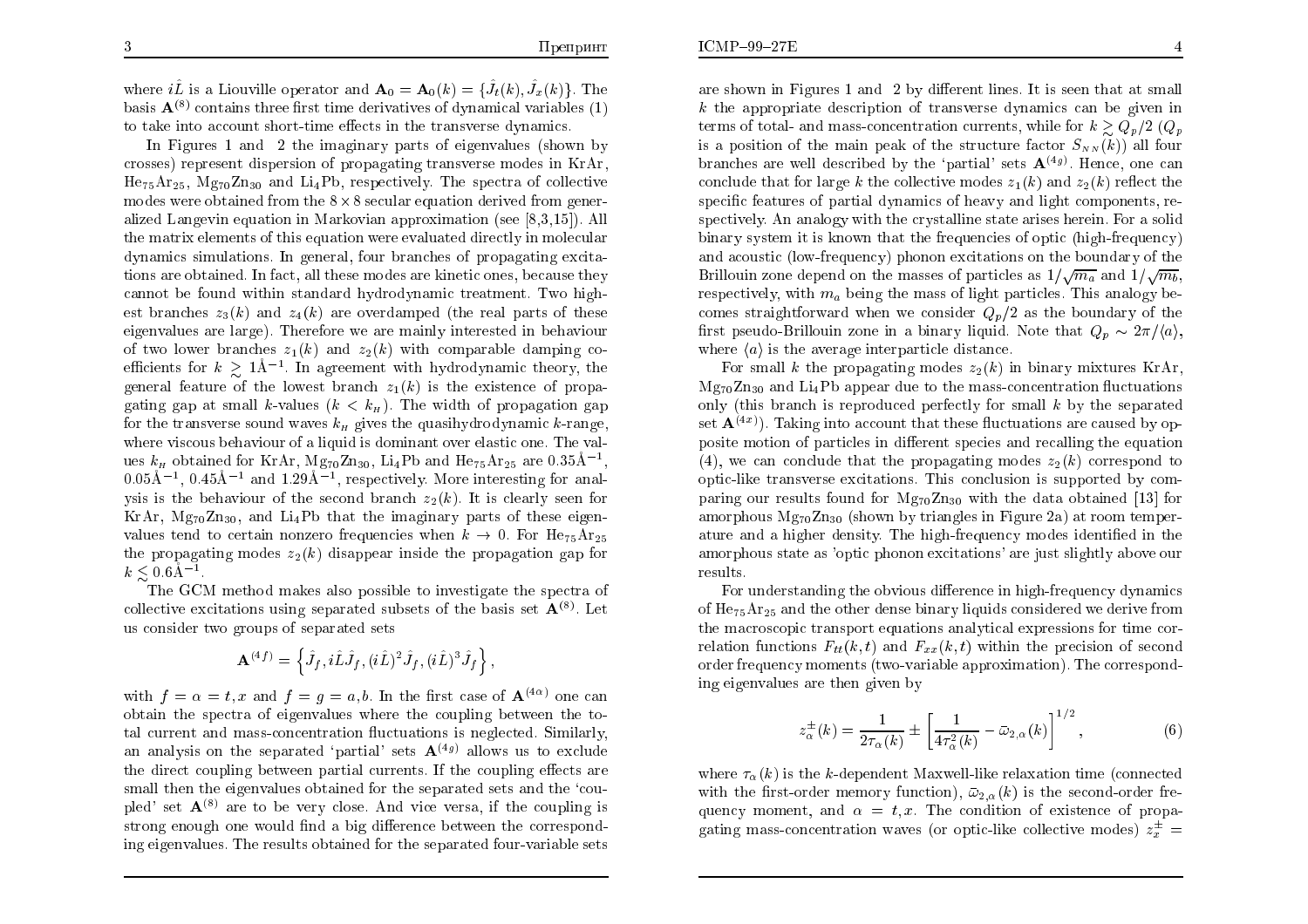$$
\bar{\omega}_{2,x}(k)\tau_{x0}^2(k)/4 < 1,\tag{7}
$$

where

$$
\tau_{x0}(k) = \frac{1}{F_{xx}(k)} \int_0^\infty F_{xx}(k, t) dt = [\bar{\omega}_{2,x}(k)\tau_x(k)]^{-1}
$$

is the zeroth-order correlation time. It is easily to verify, that in Gaussian approximation for the time correlation function  $F_{xx}(k, t)$  (the limit of large wave numbers) the condition  $(7)$  is always valid. In the hydrodynamic limit we can rewrite (7) as follows

$$
\delta \equiv \bar{\omega}_{2,x}(0) D_{ab}^2 S_{xx}^2(0) / 4(x_a x_b k_B T)^2 < 1.
$$
 (8)

It is seen, that there are several factors, which determine the existence of optic-like excitations in the hydrodynamic limit, namely, the mutual diffusion  $D_{ab}$ , structure factor  $S_{xx}(k=0)$ , temperature T and the second order frequency moment of  $F_{xx}(k,t)$ . In particular, the high mutual diffusion and tendency to demixing in the system (when  $S_{xx}(0)$ ) is large) prevent the emergence of optic-like transverse modes. When condition (8) is valid, the frequency  $\omega_x(0) = \text{Im } z_x^+$  and damping  $\sigma_x(0) = \text{Re } z_x^+$ of optic-like modes at  $k=0$  are:

$$
\omega_x(0) = \sqrt{\bar{\omega}_{2,x}(0)(1-\delta)}, \quad \sigma_x(0) = \sqrt{\bar{\omega}_{2,x}(0)\delta}.
$$
 (9)

We see in  $(8)$  and  $(9)$  an interesting connection between the frequency and damping coefficient of optic-like transverse excitations in longwave limit. In particular, for small  $\delta$  an optic-like branch becomes very 'soft' and can look like a pseudo-sound one.

In Figure 3 the left hand side of condition (7) as a function of  $k$ is shown for the binary systems considered. It is seen, that only for  $\text{He}_{75}\text{Ar}_{25}$  this condition is not fulfilled when  $k < 1.7\text{\AA}^{-1}$ . This explains why the optic-like modes have not been found for  $He_{75}Ar_{25}$  mixture (see Figure 1b).

We conclude with the following remarks: (i) It is shown that transverse optic-like excitations can exist in a dense binary mixture of simple liquids and arise due to mass-concentration fluctuations; (ii) The condition of existence of these excitations is derived, and it follows that high mutual diffusion and a tendency to demixing in a binary system prevent the emergence of optic-like modes in longwave limit; (iii) The general feature of transverse collective excitations is their 'partial' character beyond the first pseudo-Brillouin zone. For small  $k$  the collective modes reflect collective properties of the system being described correctly in terms of total- and mass-concentration current fluctuations; (iv) Opticlike transverse excitations are found to be supported in KrAr,  $Mg_{70}Zn_{30}$ and Li<sub>4</sub>Pb, while in  $\text{He}_{75}\text{Ar}_{25}$  they are suppressed. Our results support the opinion that there exist two different mechanisms of the 'fast-sound' phenomenon in binary liquids, namely, the kinetic one found by Campa and Cohen [18] and the mechanism of optic-like excitations discussed in this study (see also  $[12,11]$ ).

T.B. has been supported by the Welch Foundation (Houston, Texas). I.M. thanks the Fonds für Förderung der wissenschaftlichen Forschung for financial support (Project P 12422 TPH).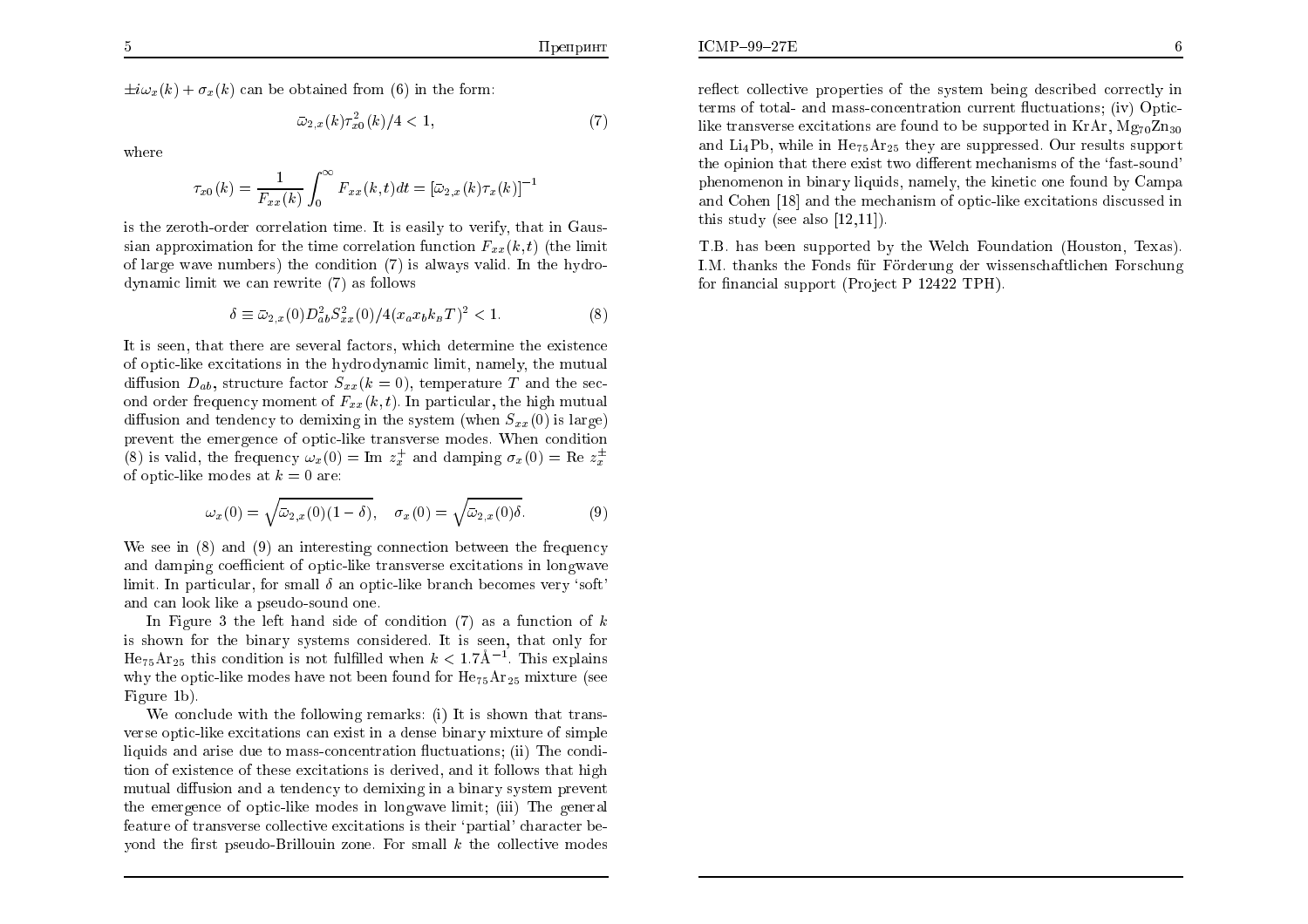# References

- 1. E. Enciso, N.G.Almarza, P.Dominguez and F.J.Bermeio, Phys. Rev. Lett. 74, 4233 (1995).
- 2. M.Sampoli, G.Ruocco, and F.Sette, Phys. Rev. Lett. 79, 1678  $(1997)$ .
- 3. T.Bryk, I.Mryglod and G. Kahl, Phys. Rev. E 56, 2903 (1997)
- 4. M. Alvarez, F. J. Bermejo, P. Verkerk and B. Roessli, Phys. Rev. Lett. 80, 2141 (1998).
- 5. D. Bertolini, G. Sutmann, A. Tani and R. Vallauri, Phys. Rev. Lett. 81, 2080 (1998).
- 6. J.-P. Boon and S. Yip, *Molecular Hydrodynamics* (New-York:  $McGraw-Hill)$  (1980).
- 7. J.-P. Hansen and I.R. McDonald, Theory of Simple Liquids (London: Academic) (1986).
- 8. I.M.Mryglod, I.P.Omelyan, and M.V.Tokarchuk, Mol. Phys. 84, 235  $(1995)$ .
- 9. T. Bryk and I. Mryglod, Phys. Lett. A, 261, 349 (1999).
- 10. M. Parrinello and M. P. Tosi, Riv. Nuovo Cim. 2, N6 (1979)
- 11. H.E.Smorenburg, R.M.Crevecoeur and I.M.de Schepper, Phys. Lett. A  $211, 118$  (1996).
- 12. J. Bosse, G. Jacucci, M. Ronchetti and W. Schirmacher, Phys. Rev. Lett. 57, 3277 (1986).
- 13. J. Hafner, J. Phys. C, 1983, 16, 5773 (1983).
- 14. I.M. de Schepper, E.G.D. Cohen, C. Bruin, J.C. van Rijs, W. Montfrooij, L.A. de Graaf, Phys. Rev. A  $38$ , 271 (1988).
- 15. I.M. Mryglod, Cond. Matt. Phys. (Ukraine) 1, 753 (1998).
- 16. M.Schoen and C.Hoheisel, Mol. Phys. 52, 33 (1984).
- 17. N.H.March and M.P.Tosi, Atomic Dynamics in Liquids (London: The Macmillan Press Ltd.) (1976).
- 18. A.Campa and E.G.D.Cohen, Phys. Rev. Lett. 61, 853 (1988).



Figure 1. The imaginary parts of eigenvalues for Lennard- Jones mixtures: (a) liquid KrAr; (b) a dense gas system  $He_{75}Ar_{25}$ . Results obtained for the 'coupled' set  $\mathbf{A}^{(8)}$  and for the separated sets  $\mathbf{A}^{(4t)}$ ,  $\mathbf{A}^{(4x)}$ ,  $\mathbf{A}^{(4a)}$ . and  $\mathbf{A}^{(4b)}$  are shown by symbols (x) and different lines, respectively. The lines are given only in restricted regions, where the coupling is not significant and the spectra obtained for 8- and 4-variable sets correlate well. The double arrows show positions of  $Q_p/2$ .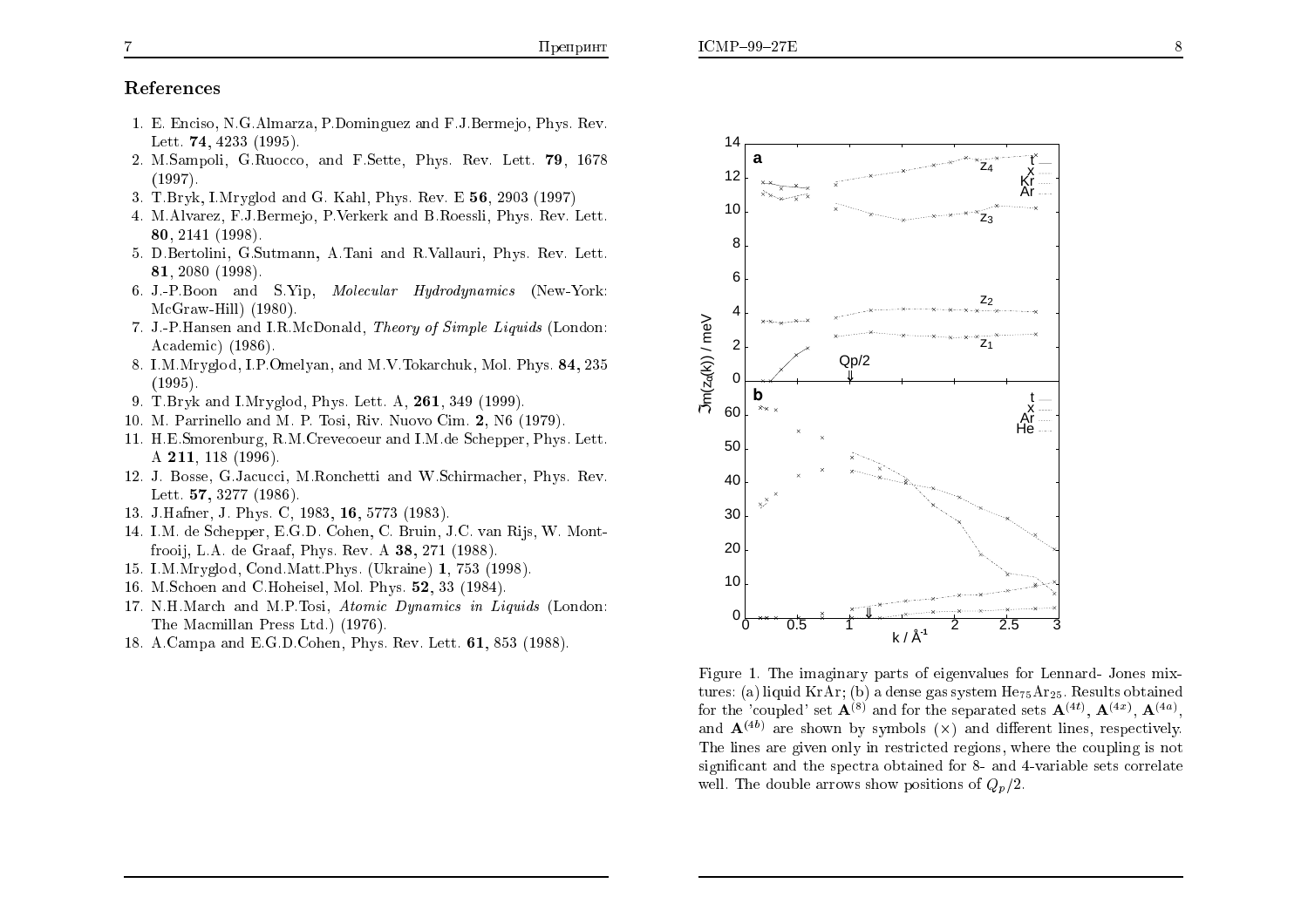

Figure 2. The imaginary parts of eigenvalues for liquid metallic alloys: (a)  $Mg_{70}Zn_{30}$ ; (b)  $Li_4Pb$ . Triangles show the spectrum of transverse collective excitations found for amorphous  $Mg_{70}Zn_{30}$  at room temperature (from Ref. [13]). All other settings are as in Figure 1.



Figure 3. Left side of condition (7) as a function of k for:  $Mg_{70}Zn_{30}$ , Kr-Ar, Li<sub>4</sub>Pb, and He<sub>75</sub>Ar<sub>25</sub>. Reduced units  $k_B T = 1$ ,  $\bar{m} = 1$ , and  $k_{\min} =$ 1 are used, where  $k_{\min}$  is the smallest k-value available in molecular dynamics.